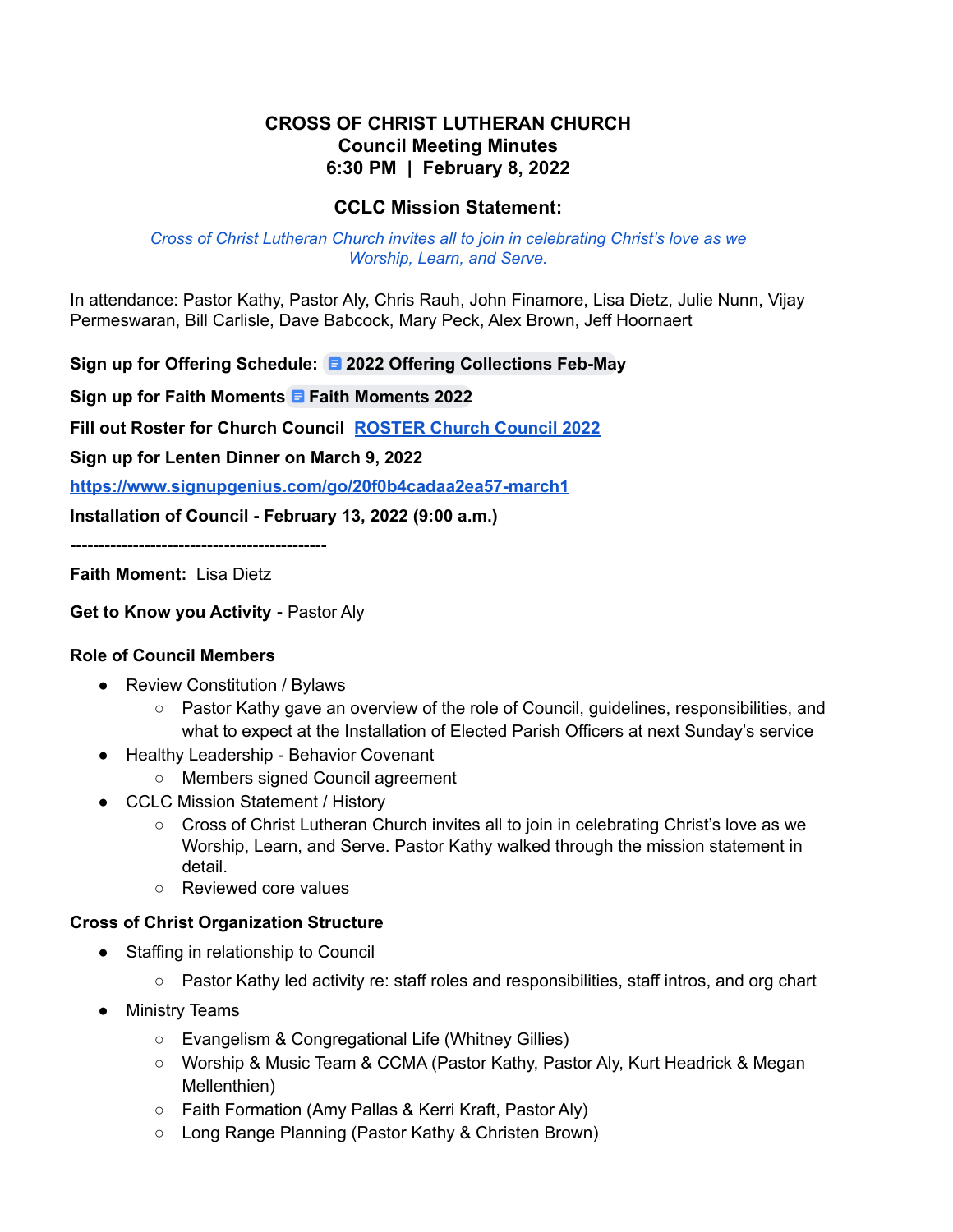- Stewardship (Pastor Kathy & Rebecca Pfaff)
- Preschool (Amy Goodmanson)
- Outreach (Pastor Aly)
- Alex Brown: Youth (Pastor Aly)
- ELCA & Rocky Mountain Synod

# **Other Council Duties**

- Ministry Teams Reports
- Communication Google Drive
- Offering Collection

**------------------------------------------------------------------------------------------------------------------------------------**

**-----**

#### **7:30 p.m.**

### **Approval of January Council Minutes**

Vijay moved to accept January's council minutes; Bill seconded and the motion carried.

### **Consent Items**

Vijay made a motion and Julie seconded to approve the consent items; the motion passed.

# **Staff Reports**

Pastor Kathy - See [Report](https://docs.google.com/document/d/1tLwrU11yg_jNoqm7t7PPrmw2NYcQrIDs/edit) Pastor Aly - See [Report](https://drive.google.com/drive/folders/1Eifl7ci3FV3f4KeaOyewXIoU_OKl5Q0C)

### **Ministry Team Minutes**

Faith Formation (Julie) - See [Report](https://docs.google.com/document/d/1D6OGPDkcPpnAn31kU1h5jIRvTudw0w1n/edit)

# Worship & Music (Bill)

*Discussed plans for Lent, current liturgy, progressing with combining traditional and contemporary services. Lisa and Julie noted that people who attend 11:15 generally prefer the contemporary format. Pastor Kathy said Proclaim and Megan are working on rebuilding contemporary music offerings. Chris suggested we resurvey about service preferences in the coming months.*

CCMA (Bill)

*Agenda was brief and primarily covered the group's agenda when it presents to Council in the next month or two. They also discussed replacing an instructor who resigned.*

**Stewardship** *Reviewed the campaign and results, worked on next year's theme*

Youth *Raising funds for Appalachia, Faith and Film, Dinner and Conversation*

Outreach (Vijay) *Did not meet; still planning to set up Lenten boxes*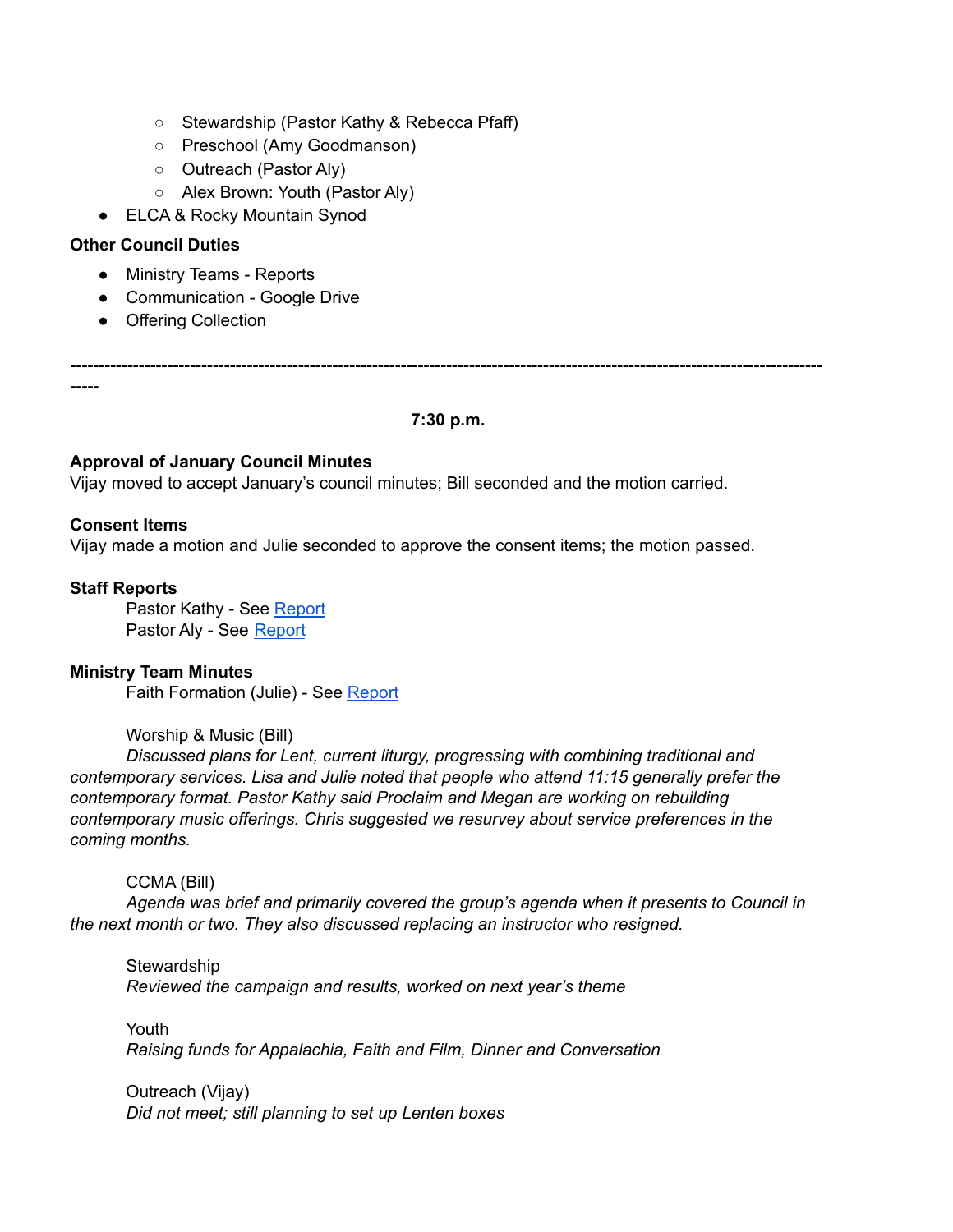Long Range Planning *Finished Ministry Site Profile*

Evangelism & Congregational Life (liaison pending)

Preschool (liaison pending)

Property (Lisa) - *Tree trimming was completed; one tree was lost*

### **SubTeam Reports**

Finance Team: No report

### **UNFINISHED BUSINESS**

● Staff title change from interim title to permanent title

Bill moved to approve the permanent title change of Director of Community and Culture for Whitney Gillies. John seconded; motion passed.

- Call Process
	- Committee name submissions
		- A total of 9 names were submitted and so far one person has agreed to participate.
			- Council suggested several additional members to contact 6 are required. Lisa Dietz is going to contact them
		- Council discussed potential next steps in the process of calling the next Associate Pastor:
			- Discussion with Pastor Aly and two members of Exec. Council to gauge her possible interest in a permanent position
			- Process going forward contact Coach Mandy
			- Forum with congregation to gather feedback with possible survey follow up
			- MSP

### **NEW BUSINESS**

- Committee Assignments
- Pastoral Housing Allowance See document in CCLC Council Folder 2022 "Things to Remember about Clergy Housing" for more information.

"A motion was duly made by Chris Rauh, seconded by Vijay Permeswaran, and approved that the ministry compensation paid to Rev. Kathleen Armstrong during the year 2022 include a designated housing (or parsonage/manse/rectory) allowance in the amount of \$45,000. This amount shall remain in effect annually until amended or rescinded."

"A motion was duly made by Bill Carlisle, seconded by Vijay Permeswaran, and approved that the ministry compensation paid to Rev. Aly Kohlmeyer during the year 2022 include a designated housing (or parsonage/manse/rectory) allowance in the amount of \$0. This amount shall remain in effect annually until amended or rescinded."